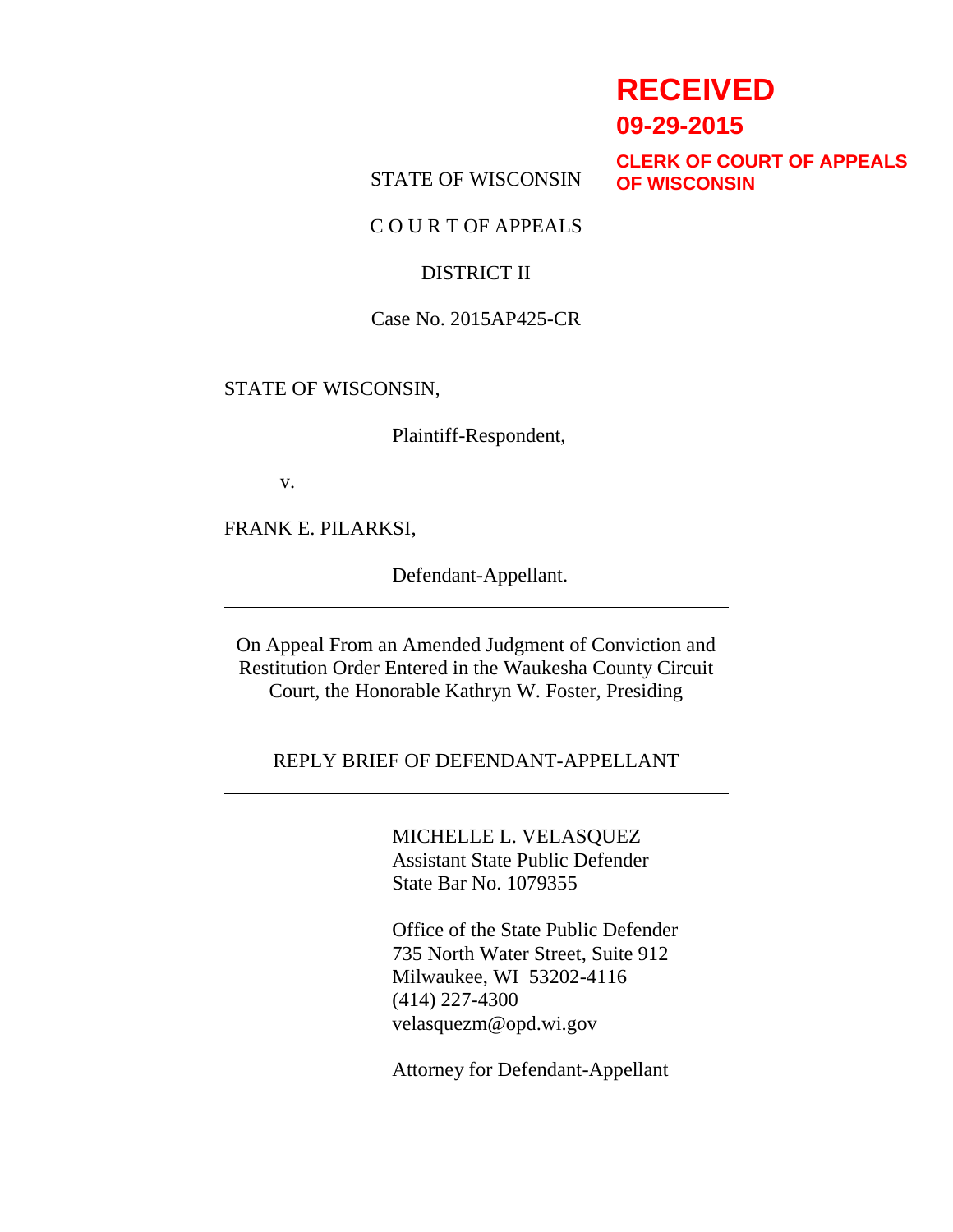## **TABLE OF CONTENTS**

| I. | AA's Decision to Change from Full to Part-<br>Time Employment Is Too Attenuated;<br>Therefore, She is Not Entitled to Restitution For<br>Income Lost Due to Her Reduction of Work |  |
|----|-----------------------------------------------------------------------------------------------------------------------------------------------------------------------------------|--|
|    |                                                                                                                                                                                   |  |
|    |                                                                                                                                                                                   |  |
|    | CERTIFICATE OF COMPLIANCE WITH RULE                                                                                                                                               |  |

### **CASES CITED**

| State v. Behnke,              |  |  |  |
|-------------------------------|--|--|--|
| 203 Wis. 2d 43, 553 N.W.2d 43 |  |  |  |
|                               |  |  |  |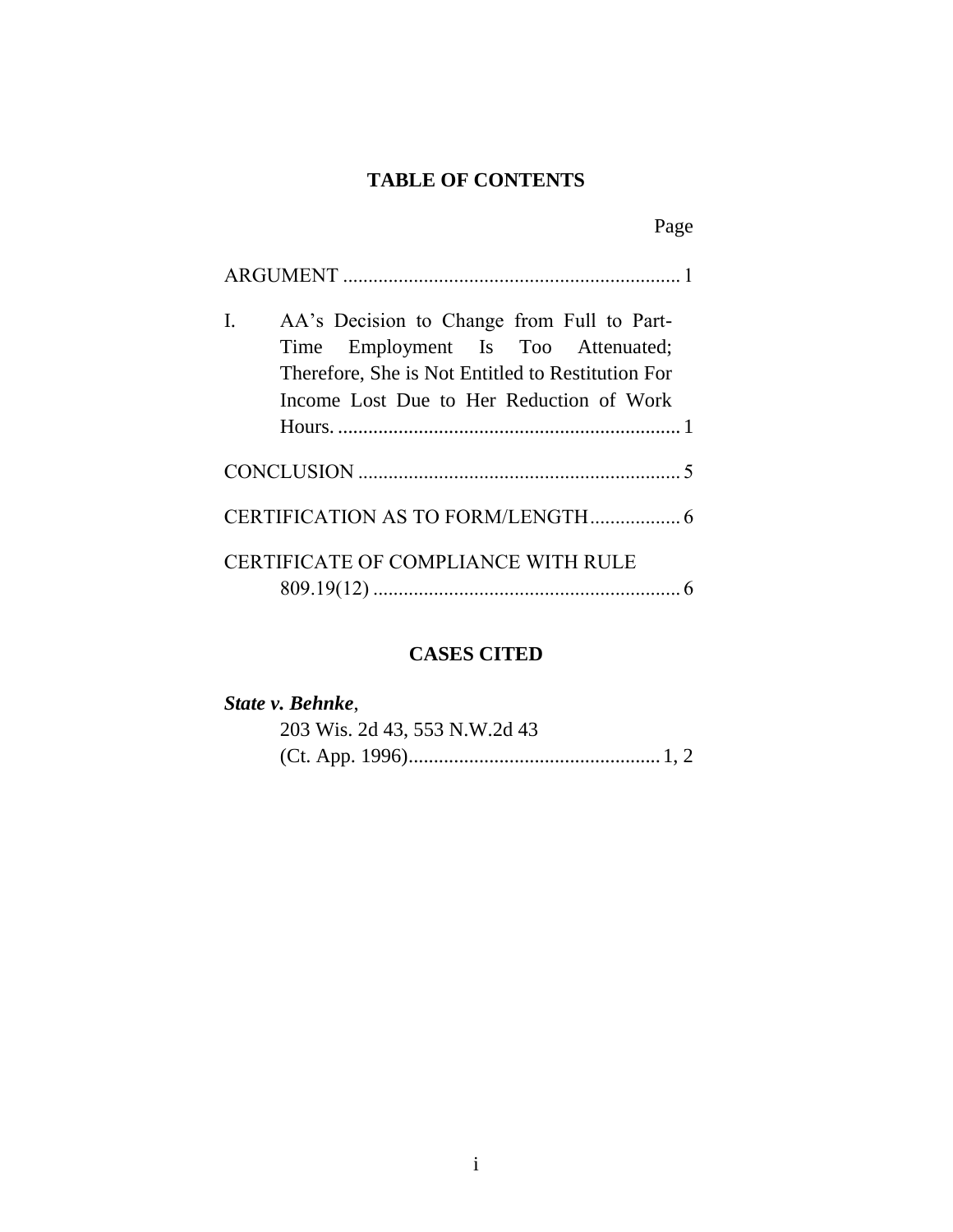#### **ARGUMENT**

I. AA's Decision to Change from Full to Part-Time Employment Is Too Attenuated; Therefore, She is Not Entitled to Restitution For Income Lost Due to Her Reduction of Work Hours.

In his opening brief, Mr. Pilarski conceded that he is responsible for some restitution in this case. (Pilarski's Br. at 11). Specifically, he is not contesting restitution for medical expenses, or for AA's lost wages during the period of time immediately following the disclosure and she had to find new child care. (Pilarski's Br. at 11).

The state relies on *State v. Behnke*, 203 Wis. 2d 43, 553 N.W.2d 43 (Ct. App. 1996), to support its argument that the circuit court properly determined that AA's decision to work part-time was an injury within the context of restitution. (State's Br. at 6). In *Behnke*, the victim requested \$20.98 for a new lock. *Id*. at 57. She testified that she bought the lock following the attack because the defendant knew where she lived and she wanted a stronger lock. *Id*. at 60. Although the defendant was in jail at the time, the victim testified that she was concerned that he would escape because he had told her he would not go back to prison. *Id*. This Court affirmed the circuit court's finding that the need for a lock was a consequence of the defendant's acts because there was proof of causation. *Id*. at 60-61.

The state draws an analogy between the victim in *Behnke* feeling unsafe and AA feeling unsafe as a result of the crime, concluding therefore, that reducing work hours to accommodate a specific child care arrangement was a quantifiable damage, like the lock. (State's Br. at7). The lock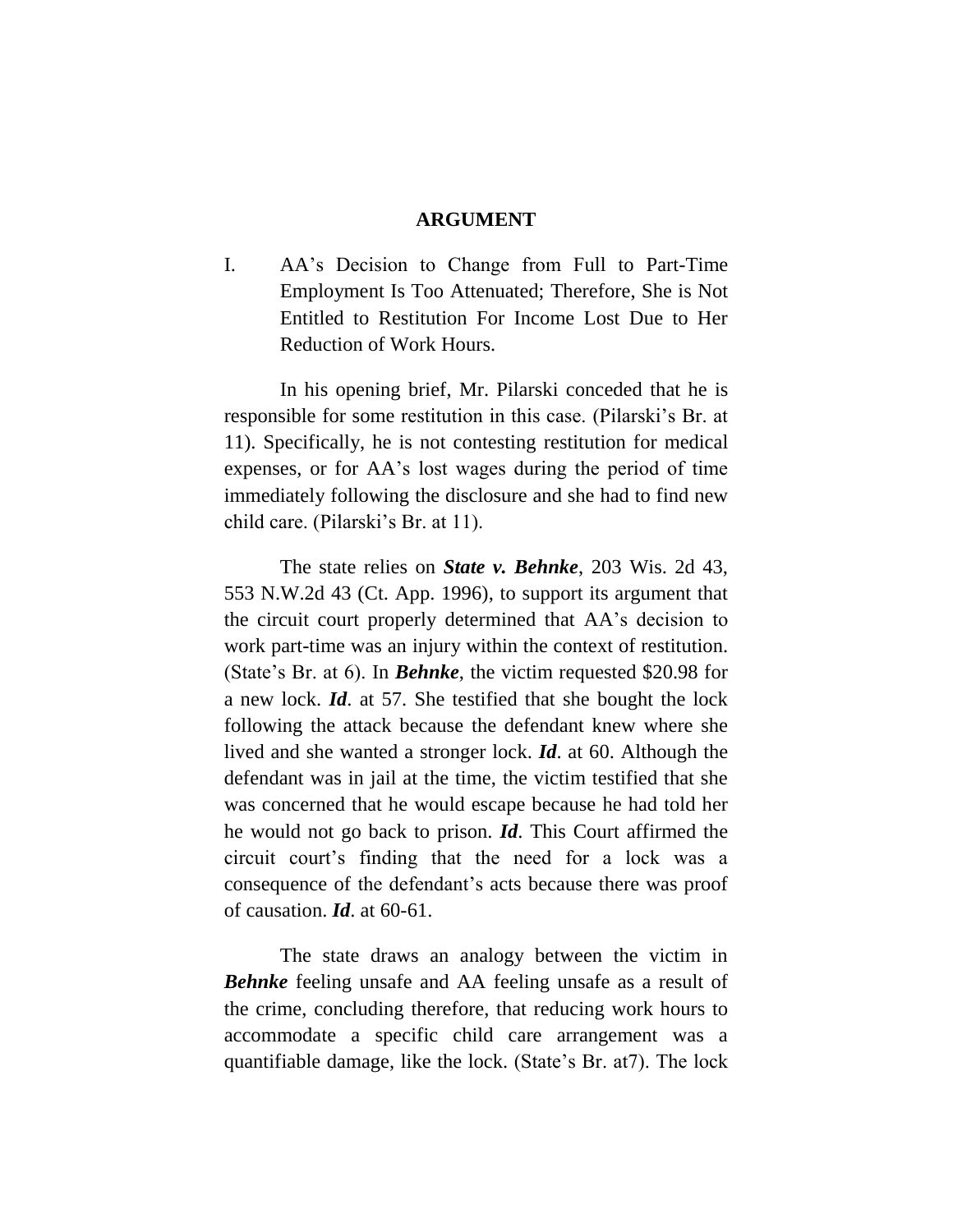in *Behnke*, however, is more analogous to the period of time in which AA had to look for new child care. Because of Mr. Pilarski's conduct, her children were not safe in the Pilarski home and she changed child care providers, which required her to be off from work in order to care for her children while she made new arrangements. Mr. Pilarski does not dispute that restitution is owed for that period of time.

However, the causation between Mr. Pilarksi's conduct, and AA's decision to reduce her work to part-time, is attenuated. Many decisions that a victim of a crime makes may be, in some part, associated with the crime. Does that then require defendants to pay for every life decision related to the offense? For example, would the defendant in *Behnke* be required to pay for increased rent if the victim in that case decided to relocate to a new apartment or city in order to feel safer? While it may be understandable for a victim to move, the life-changing decision would be too attenuated, and therefore, the causal nexus required for restitution would be insufficient. Likewise, AA's decision to alter her family's lifestyle is too attenuated. The family had other childcare options available, but chose the one that required AA to reduce her work hours.

The state argues that the evidence was clear that AA had lost trust in in-home childcare providers, and that her fear of in-home providers resulted in lost wages. (State's Br. at 7). Mr. Pilarski agrees that his conduct created a situation where AA had to find new child care. Likewise, he agrees that he is liable for any lost wages attributed to AA finding new childcare. However, AA's lost wages resulting from the decision to work part-time, and reject other childcare options is not compensable as restitution.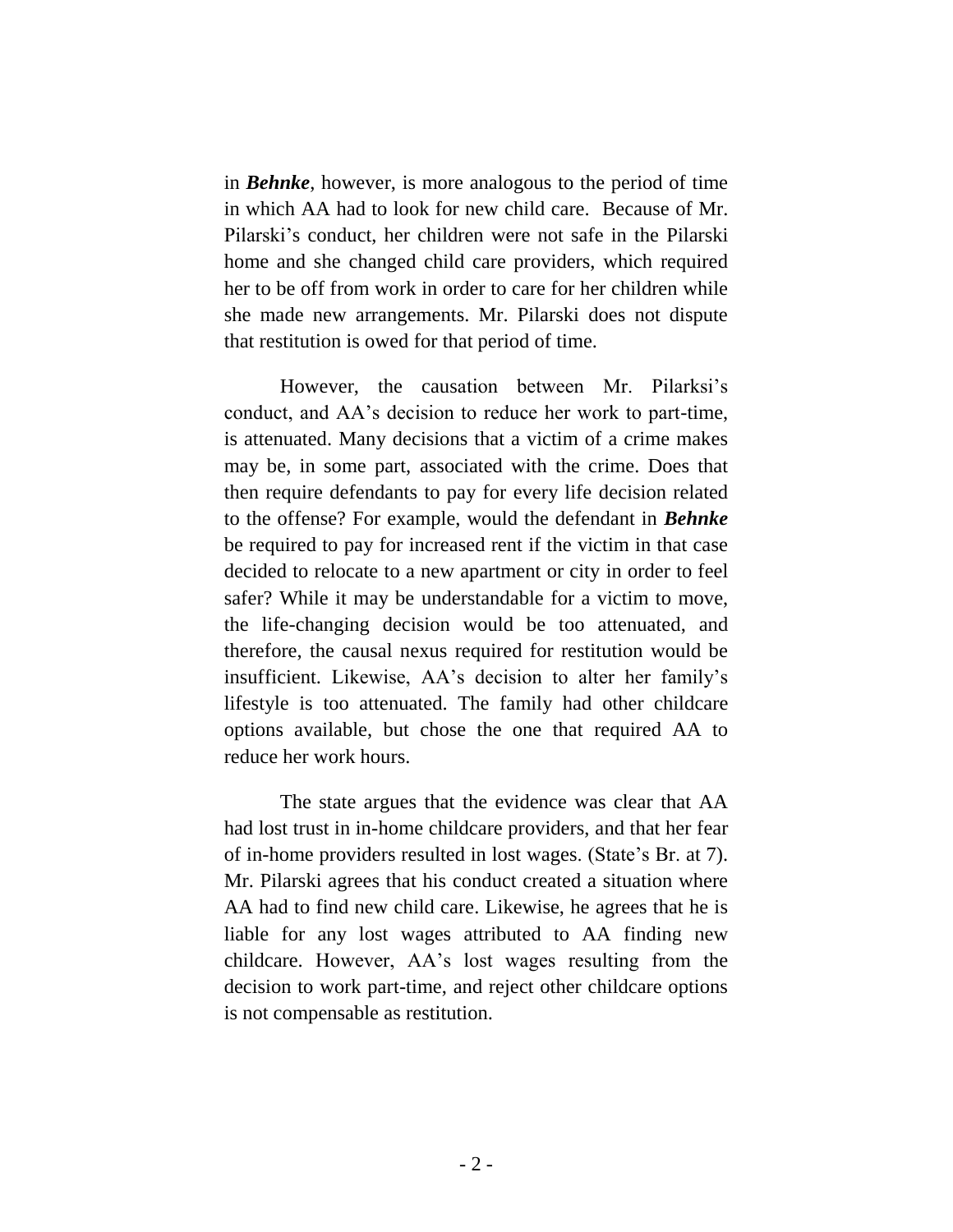The state argues that the reduced wages for changing work hours is compensable because it is axiomatic that a natural consequence of a sexual assault of a child at an inhome daycare is that the child's parent would no longer trust in-home providers. (State's Br. at 8). While it is an obvious consequence that AA would remove her children from Mrs. Pilarski's care, it is not a natural consequence that she would reduce her work hours in order to accommodate her preferred childcare arrangement.

The fact that it is understandable that the family would prefer this arrangement, does not necessarily tie it to a compensable injury under the restitution statue. There was no testimony from any treating physician, therapist, or psychologist that KJA required her mother to remain home with her, or that she would be unable to attend daycare. Likewise, there was no evidence that AA's mental health suffered to the extent that she could not leave her child in any daycare setting.

Moreover, AA's inconsistent testimony further illustrates the attenuation of her decision to return to work part-time from the crime. Relegated to a footnote in the State's brief, it concedes that AA testified that she changed her work schedule to accommodate her new childcare arrangement. (State's Br. at 5; 46:10). She specifically testified that she can no longer start work as early, and she cannot stay late, even if there was an emergency surgery. (46:10). This testimony directly conflicts with AA's contention that more traditional daycare did not work for her family because the earliest she could bring her children was 6 a.m. and there were times when she would need to be at work at 6 a.m. (46:19).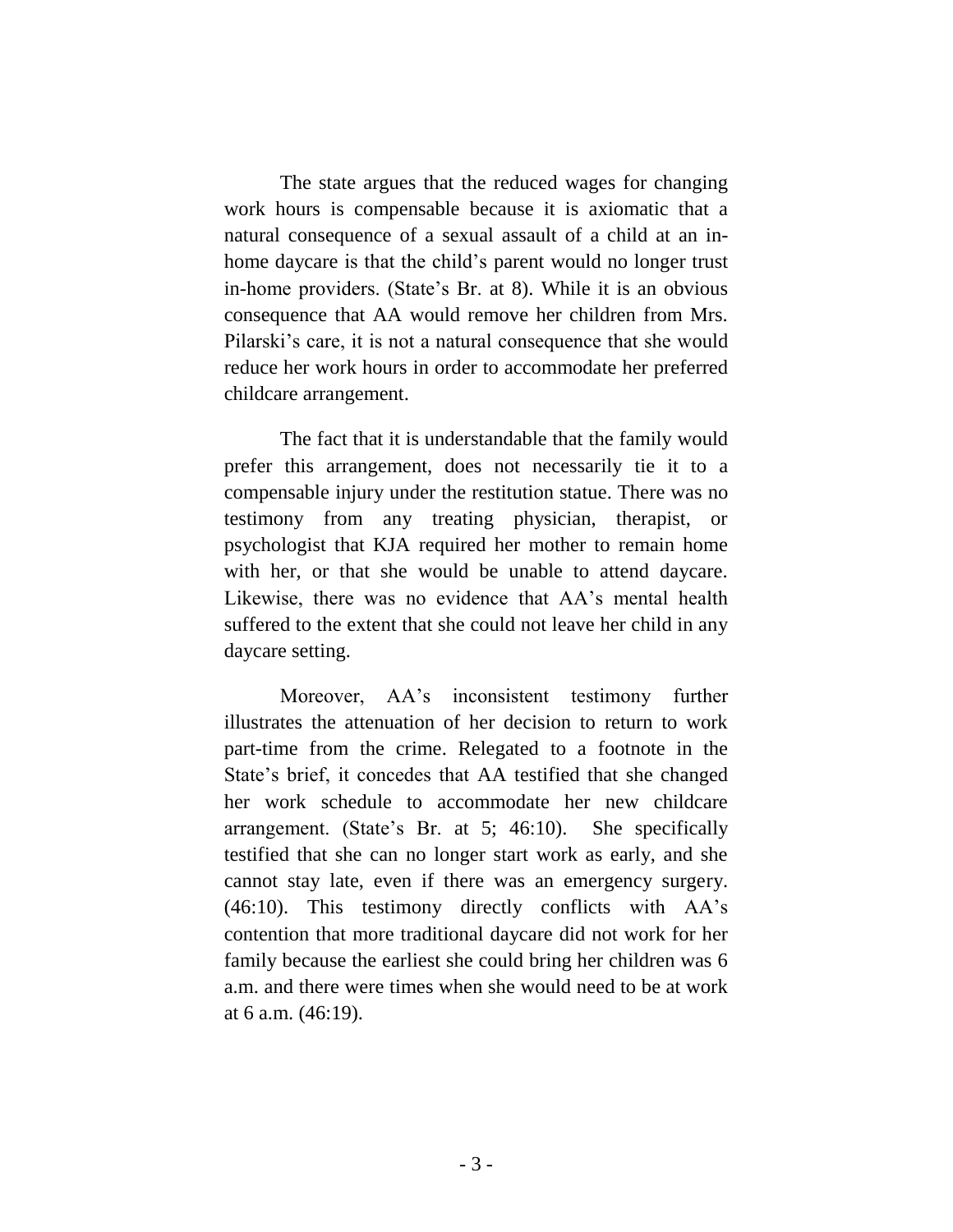The state seems to argue that AA's testimony that daycare centers do not work because she needs to be in the operating room by 6 a.m. somehow overcomes the aforementioned inconsistent testimony. It does not. AA's arrangement with the other parent, likewise, does not allow her to get to work early enough to be in surgery by 6 a.m., nor does it allow her to stay late. (46:10). This is the same inflexibility that she explained prevented the family from using a daycare center. (46:19). Accordingly, the reduction in work hours is even more attenuated from the offense because the private arrangement made with another parent does not cure the concern that AA expressed regarding the flexibility of a daycare center, thus making the causal nexus insufficient.

Finally, Mr. Pilarksi maintains that the circuit court erred by applying "equitable principles" to its determination of restitution. (Pilarksi Br. at 12; 46:30-31). The state, in its response, disagreed with this notion, but failed to address the entirety of the court's discussion regarding the "equitable principles" at play when it decided to impose the restitution. (State's Br. at 9). The state selected the single statement that Pilarksi "is not facing a request here for thousands of dollars of psychiatric care for the children because, I assume, or their youth and [KA's] young age when this happened[,]" to argue that it was "solely an observation" made by the court to demonstrate that a similar defendant would have potentially faced substantial costs for psychiatric care. (State's Br. at 9).

However, this was not a mere observation from the circuit court. Absent from the state's argument was any mention of the court's lengthier discussion rationalizing its decision to impose restitution. The circuit court explicitly recognized that not all in-home providers are inherently unsafe, and that the family had other options available to them. (46:31). However, because the court did not believe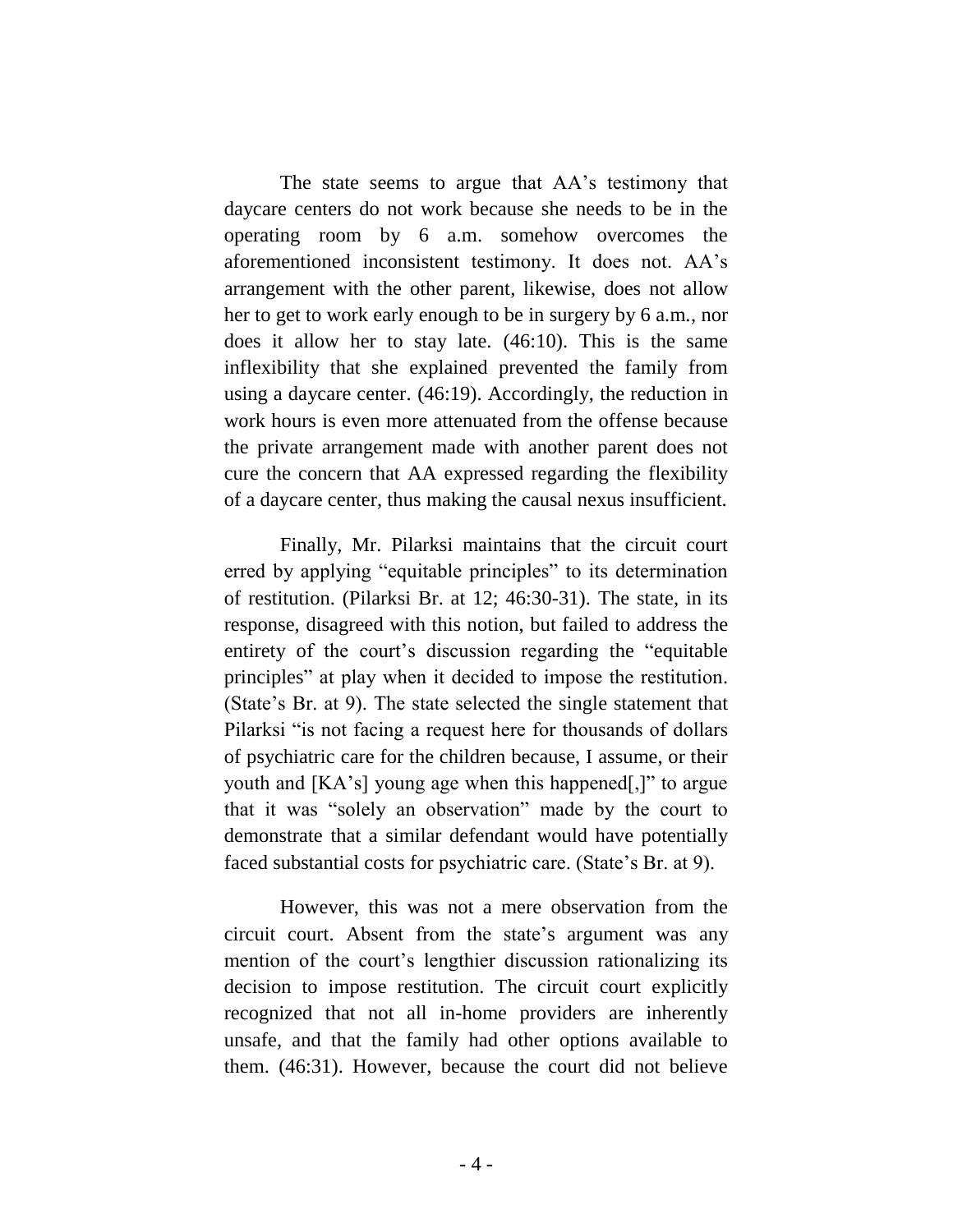that Mr. Pilarski would have to pay psychiatric bills, in order to balance the situation, the court granted restitution retrospectively, but not prospectively. (46:31-32; App. 131- 132). Contrary to the state's assertion, the court was not simply observing that Mr. Pilarski could have been liable for restitution for psychiatric care under different circumstances; it was using that to rationalize the restitution here. Accordingly, the restitution order is based on an erroneous exercise of discretion.

### **CONCLUSION**

For the reasons set forth in this brief, and his brief-in-chief, Mr. Pilarski respectfully requests that this court reverse the restitution order of the circuit court and order restitution to be set at a total of \$3,850.13 for medical expenses and thirteen days of missed work.

Dated this 29<sup>th</sup> day of September, 2015.

Respectfully submitted,

MICHELLE L. VELASQUEZ Assistant State Public Defender State Bar No. 1079355

Office of the State Public Defender 735 North Water Street, Suite 912 Milwaukee, WI 53202-4116 (414) 227-4300 velasquezm@opd.wi.gov

Attorney for Defendant-Appellant